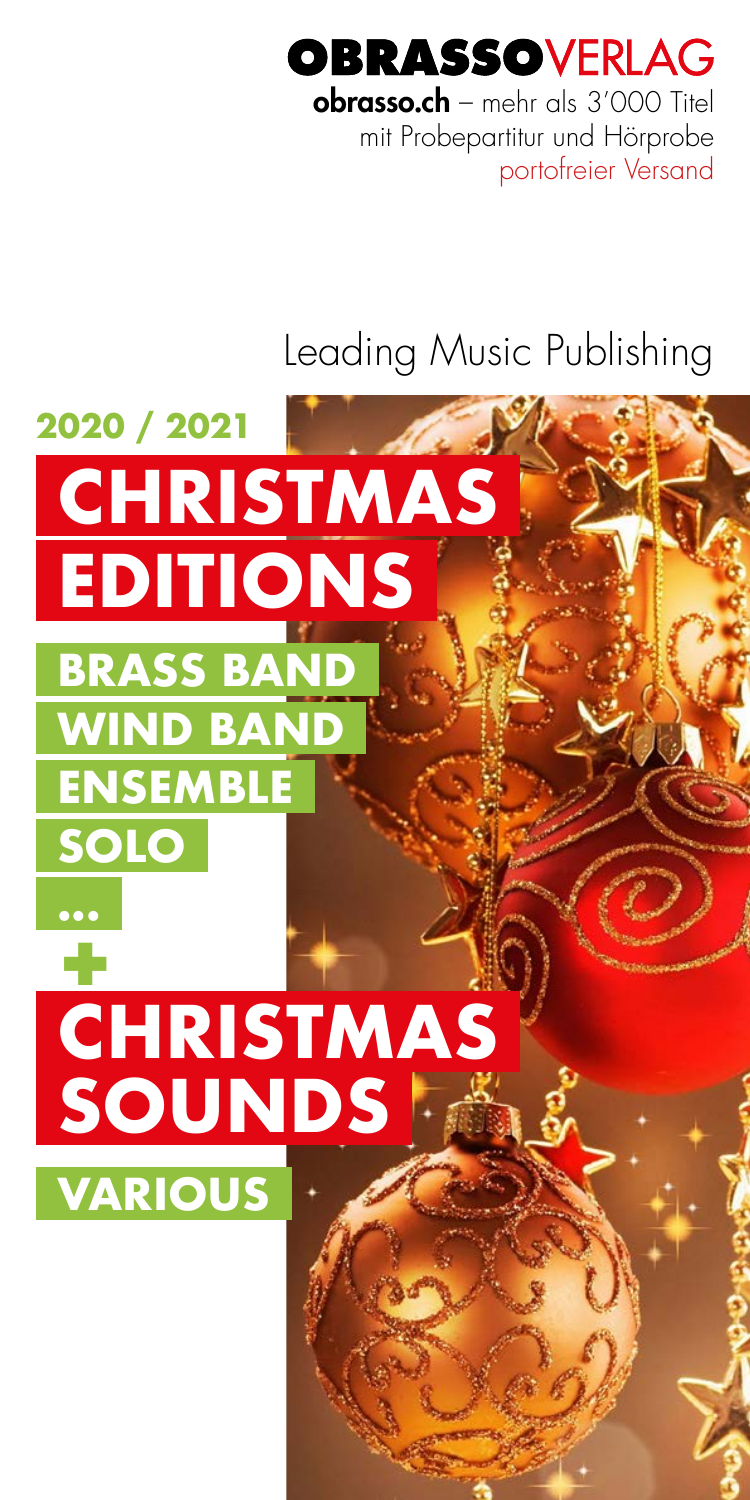### CHRISTMAS EDITIONS

Entdecken Sie mehr als 180 Titel für Weihnachten, arrangiert für verschiedene Besetzungen:



| A Celebration Of Christmas Medley<br>Komponist: Traditional<br>Arrangeur: Howard Lorriman                                                            | <b>BRASS</b><br><b>BAND</b><br><b>SERIES</b>     |
|------------------------------------------------------------------------------------------------------------------------------------------------------|--------------------------------------------------|
| A Christmas Celebration<br><b>BRASS</b><br>Angels, From The Realms Of Glory<br><b>BAND</b><br><b>SERIES</b><br>Arrangeur: Howard Lorriman            | <b>WIND</b><br><b>BAND</b><br><b>SERIES</b>      |
| A Christmas Medley Medley<br>Arrangeur: Thomas Ridgley                                                                                               | <b>EASY</b><br><b>BRASS</b><br><b>SERIES</b>     |
| A Christmas Offering 4 Christmas Songs, 4 part<br>Komponist: Traditional<br>Arrangeur: Stephen D. Wood                                               | <b>JUNIOR</b><br><b>BAND</b><br><b>SERIES</b>    |
| A Christmas Prelude & Fugue 10 Brass<br>Arrangeur: Howard Lorriman                                                                                   | <b>BRASS</b><br><b>ENSEMBLE</b><br><b>SERIES</b> |
| A Christmas Suite 3 Christmas Songs<br>Komponist: Traditional<br>Arrangeur: Alan Fernie                                                              | <b>BRASS</b><br><b>BAND</b><br><b>SERIES</b>     |
| A Christmas Triumph based on O Christmas Tree<br>Komponist: Thomas Ridgley                                                                           | <b>BRASS</b><br><b>BAND</b><br><b>SERIES</b>     |
| A Festive Christmas Medley, also with choir<br><b>BRASS</b><br>Komponist: Traditional<br><b>BAND</b><br><b>SERIES</b><br>Arrangeur: Howard Lorriman  | SYMPH.<br><b>ORCHEST.</b><br><b>SERIES</b>       |
| A Merry Little Christmas Quintet<br><b>BRASS</b><br>Komponisten: Hugh Martin & Ralph Blane<br><b>BAND</b><br><b>SERIES</b><br>Arrangeur: Alan Fernie | <b>BRASS</b><br><b>ENSEMBLE</b><br><b>SERIES</b> |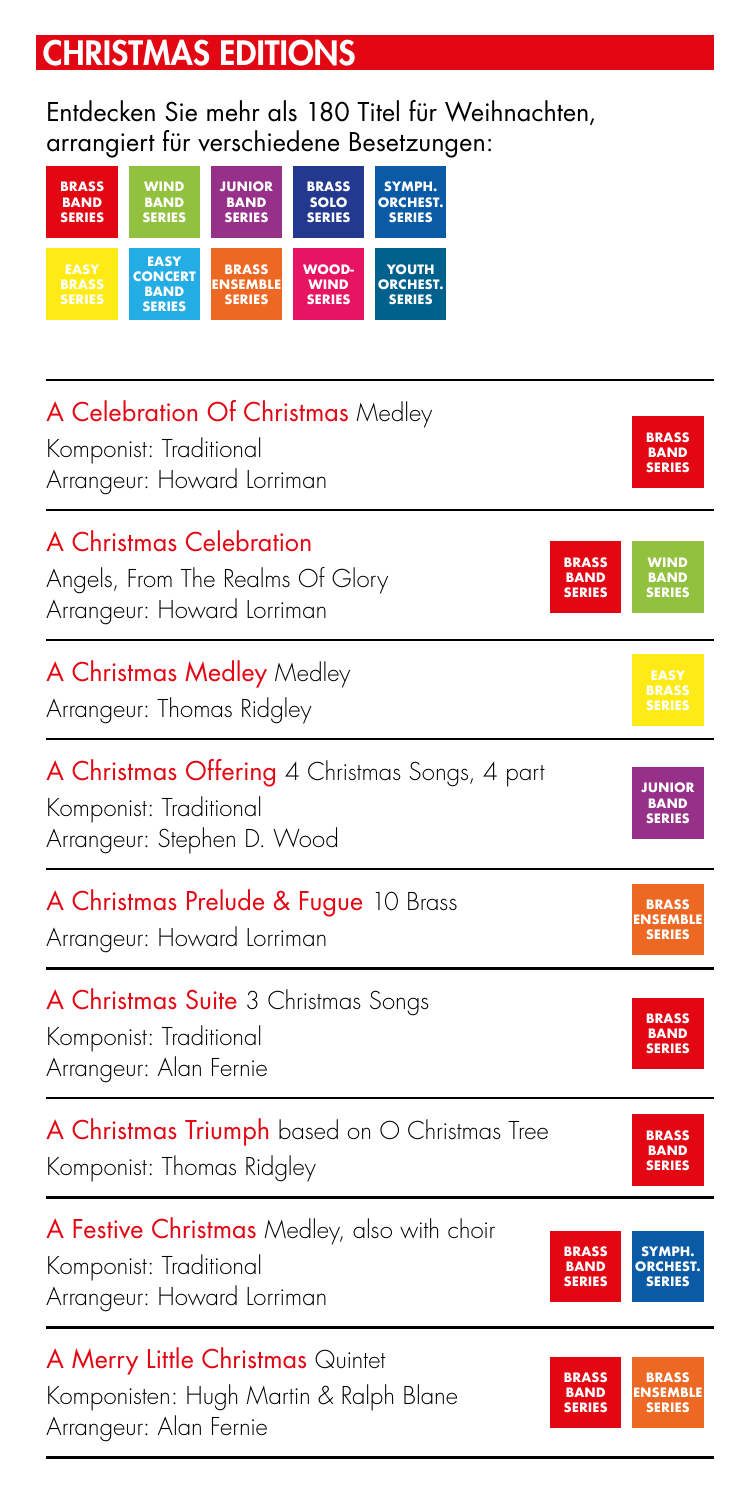| A New Christmas Offering 3 Christmas Songs, 4 part                                                                                        | <b>JUNIOR</b>                                |
|-------------------------------------------------------------------------------------------------------------------------------------------|----------------------------------------------|
| Komponist: Traditional                                                                                                                    | <b>BAND</b>                                  |
| Arrangeur: Stephen D. Wood                                                                                                                | <b>SERIES</b>                                |
| A New Christmas Time 2 Christmas Songs, 8 part                                                                                            | <b>JUNIOR</b>                                |
| Komponisten: John Vincent Martin / Roland Orzabal                                                                                         | <b>BAND</b>                                  |
| Arrangeur: Rob J. Hume                                                                                                                    | <b>SERIES</b>                                |
| A Winter's Tale                                                                                                                           | <b>BRASS</b>                                 |
| Komponisten: Mike Batt & Tim Rice                                                                                                         | <b>BAND</b>                                  |
| Arrangeur: Christopher Wormald                                                                                                            | <b>SERIES</b>                                |
| Adeste Fideles O Come All Ye Faithful                                                                                                     | <b>BRASS</b>                                 |
| Komponist: John F. Wade                                                                                                                   | <b>BAND</b>                                  |
| Arrangeur: Alan Fernie                                                                                                                    | <b>SERIES</b>                                |
| <b>Adeste Fideles</b> with choir<br><b>BRASS</b><br><b>BAND</b><br>Komponist: John F. Wade<br><b>SERIES</b><br>Arrangeur: Howard Lorriman | SYMPH.<br>ORCHEST.<br><b>SERIES</b>          |
| All I Want For Christmas Is You                                                                                                           | <b>BRASS</b>                                 |
| Komponisten: Mariah Carey & Walter Afanasieff                                                                                             | <b>BAND</b>                                  |
| Arrangeur: Peter Ratnik                                                                                                                   | <b>SERIES</b>                                |
| Alpenländische Weihnachtslieder Medley, with choir<br>Arrangeur: Howard Lorriman                                                          | <b>BRASS</b><br><b>BAND</b><br><b>SERIES</b> |
| <b>Amazing Grace 10 Brass</b>                                                                                                             | <b>BRASS</b>                                 |
| Komponist: Traditional                                                                                                                    | <b>ENSEMBLE</b>                              |
| Arrangeur: Sandy Smith                                                                                                                    | <b>SERIES</b>                                |
| American Christmas Medley, 10 Brass                                                                                                       | <b>BRASS</b>                                 |
| Komponist: Traditional                                                                                                                    | <b>ENSEMBLE</b>                              |
| Arrangeur: Marcel Saurer                                                                                                                  | <b>SERIES</b>                                |
| Angels' Carol                                                                                                                             | <b>BRASS</b>                                 |
| Komponist: John Rutter                                                                                                                    | <b>BAND</b>                                  |
| Arrangeur: Howard Lorriman                                                                                                                | <b>SERIES</b>                                |
| Away In A Manger Euphonium Solo                                                                                                           | <b>BRASS</b>                                 |
| Komponist: Traditional                                                                                                                    | <b>BAND</b>                                  |
| Arrangeur: Darrol Barry                                                                                                                   | <b>SERIES</b>                                |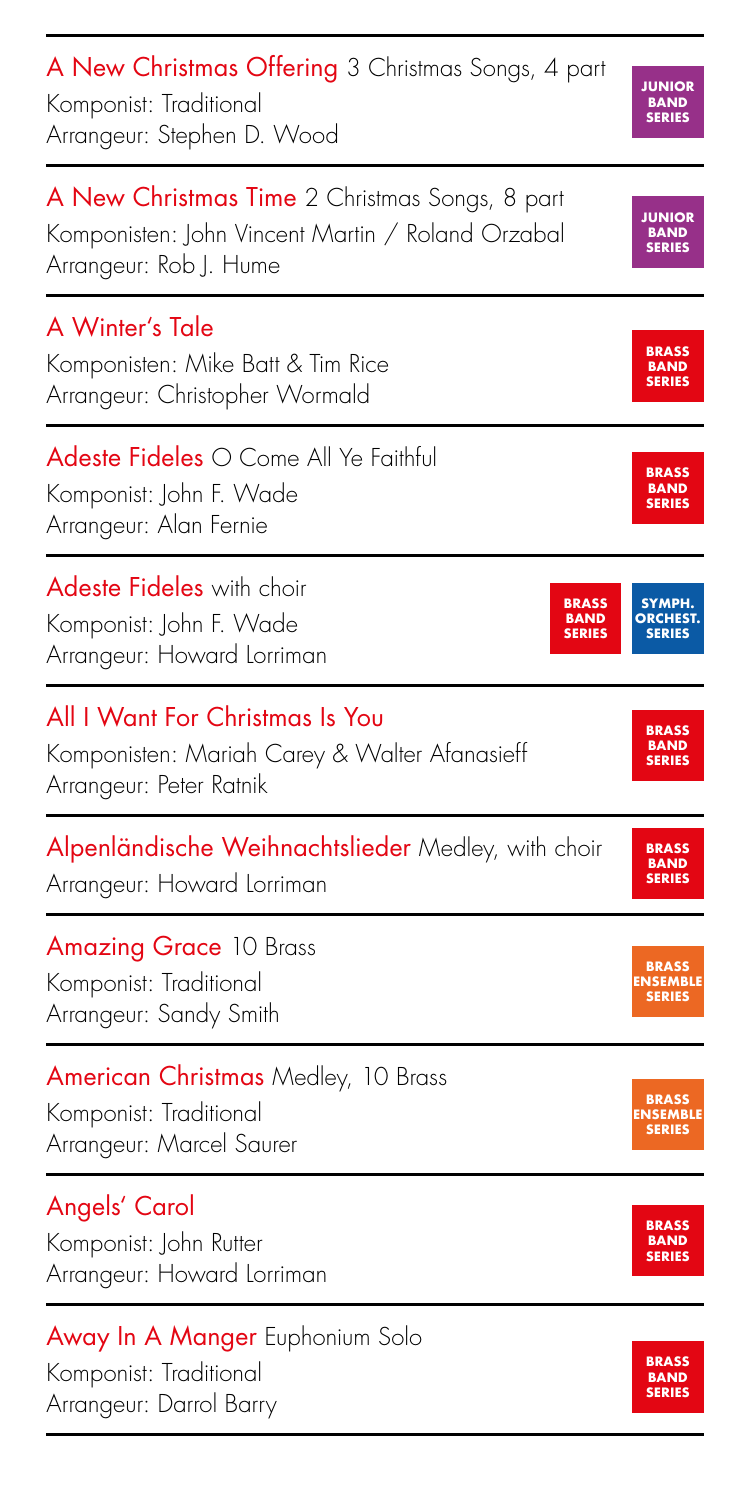| Away In A Manger Flugelhorn Solo   10 Brass<br>Komponist: Traditional<br>Arrangeur: Alan Fernie                        | <b>BRASS</b><br><b>BAND</b><br><b>SERIES</b> | <b>BRASS</b><br><b>ENSEMBLE</b><br><b>SERIES</b> |
|------------------------------------------------------------------------------------------------------------------------|----------------------------------------------|--------------------------------------------------|
| <b>Candlelight Carol</b><br>Komponist: John Rutter<br>Arrangeur: Howard Lorriman                                       |                                              | <b>BRASS</b><br><b>BAND</b><br><b>SERIES</b>     |
| <b>Christmas Carols</b> Medley, 10 Brass<br><b>BRASS</b><br><b>BAND</b><br><b>SERIES</b><br>Arrangeur: Howard Lorriman | <b>WIND<br/>BAND</b><br><b>SERIES</b>        | <b>BRASS</b><br><b>ENSEMBLE</b><br><b>SERIES</b> |
| Christmas Carols 7 Christmas Songs, 4 part<br>Arrangeur: Stephen D. Wood                                               |                                              | <b>JUNIOR</b><br><b>BAND</b><br><b>SERIES</b>    |
| <b>Christmas Classics Medley</b><br>Komponist: Traditional<br>Arrangeur: Ray Woodfield                                 | <b>BRASS</b><br><b>BAND</b><br><b>SERIES</b> | <b>WIND</b><br><b>BAND</b><br><b>SERIES</b>      |
| <b>Christmas Dreams Around The World Medley</b><br>Komponisten: Various<br>Arrangeur: Howard Lorriman                  |                                              | <b>BRASS</b><br><b>BAND</b><br><b>SERIES</b>     |
| <b>Christmas Eve</b><br>Komponist: Nikolai Rimsky-Korsakov<br>Arrangeur: Darrol Barry                                  |                                              | <b>BRASS</b><br><b>BAND</b><br><b>SERIES</b>     |
| Christmas Favourites 4 Christmas Songs, 4 part<br>Komponist: Traditional<br>Arrangeur: Alan Fernie                     |                                              | <b>JUNIOR</b><br><b>BAND</b><br><b>SERIES</b>    |
| Christmas For Youth 4 Christmas Songs, 4 part<br>Komponist: Traditional<br>Arrangeur: Urs Stähli                       |                                              | <b>JUNIOR</b><br><b>BAND</b><br><b>SERIES</b>    |
| Christmas Lullaby<br>Komponist: John Rutter<br>Arrangeur: Howard Lorriman                                              |                                              | <b>BRASS</b><br><b>BAND</b><br>SERIES            |
| Christmas Snow<br>Komponist: Edvard Grieg<br>Arrangeur: Mark Freeh                                                     |                                              | <b>BRASS</b><br><b>BAND</b><br><b>SERIES</b>     |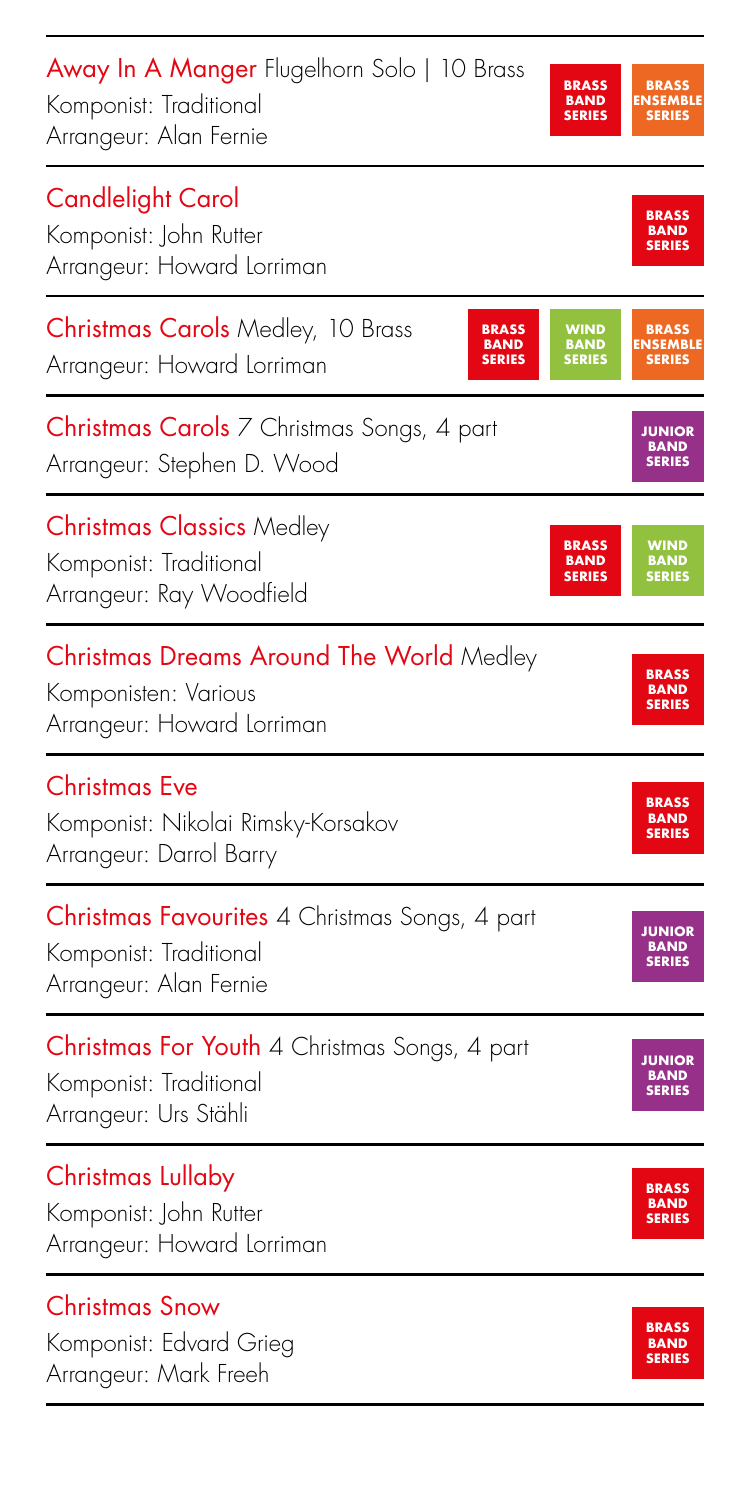| <b>Christmas Song Quintet</b>                                           | <b>BRASS</b>                                  |
|-------------------------------------------------------------------------|-----------------------------------------------|
| Komponist: Mel Torme                                                    | <b>ENSEMBLE</b>                               |
| Arrangeur: Alan Fernie                                                  | <b>SERIES</b>                                 |
| <b>Christmas Sounds</b> Medley                                          | <b>BRASS</b>                                  |
| Komponist: Traditional                                                  | <b>BAND</b>                                   |
| Arrangeur: Roy Newsome                                                  | <b>SERIES</b>                                 |
| <b>Coventry Carol</b>                                                   | <b>BRASS</b>                                  |
| Komponist: Traditional                                                  | <b>BAND</b>                                   |
| Arrangeur: Ray Woodfield                                                | <b>SERIES</b>                                 |
| Deck The Halls B <sup>b</sup> Cornet Solo                               | <b>BRASS</b>                                  |
| Komponist: Traditional                                                  | <b>BAND</b>                                   |
| Arrangeur: Mark Freeh                                                   | <b>SERIES</b>                                 |
| Do They Know It's Christmas                                             | <b>BRASS</b>                                  |
| Komponisten: Bob Geldof & Midge Ure                                     | <b>BAND</b>                                   |
| Arrangeur: Alan Fernie                                                  | <b>SERIES</b>                                 |
| <b>Fantasy On Two Carols</b>                                            | <b>BRASS</b>                                  |
| The First Noël & Good King Wenceslas                                    | <b>BAND</b>                                   |
| Arrangeur: Mark Freeh                                                   | <b>SERIES</b>                                 |
| <b>Festive Christmas Classics</b> Medley, Organ Solo                    | <b>BRASS</b>                                  |
| Komponist: Traditional                                                  | <b>BAND</b>                                   |
| Arrangeur: Howard Lorriman                                              | <b>SERIES</b>                                 |
| <b>Festive Fun!</b> 4 Christmas Songs, 4 part<br>Komponist: Alan Fernie | <b>JUNIOR</b><br><b>BAND</b><br><b>SERIES</b> |
| First Sounds For Junior Band, Vol. 1 4 part                             | <b>JUNIOR</b>                                 |
| incl. 1 Christmas Song                                                  | <b>BAND</b>                                   |
| Arrangeur: Stephen D. Wood                                              | <b>SERIES</b>                                 |
| Four Christmas Carols 4 Christmas Songs<br>Arrangeur: Ray Woodfield     |                                               |
| Four Christmas Favourites 4 Christmas Songs<br>Arrangeur: Urs Stähli    | ΥΟUΤΗ<br>ORCHEST.<br><b>SERIES</b>            |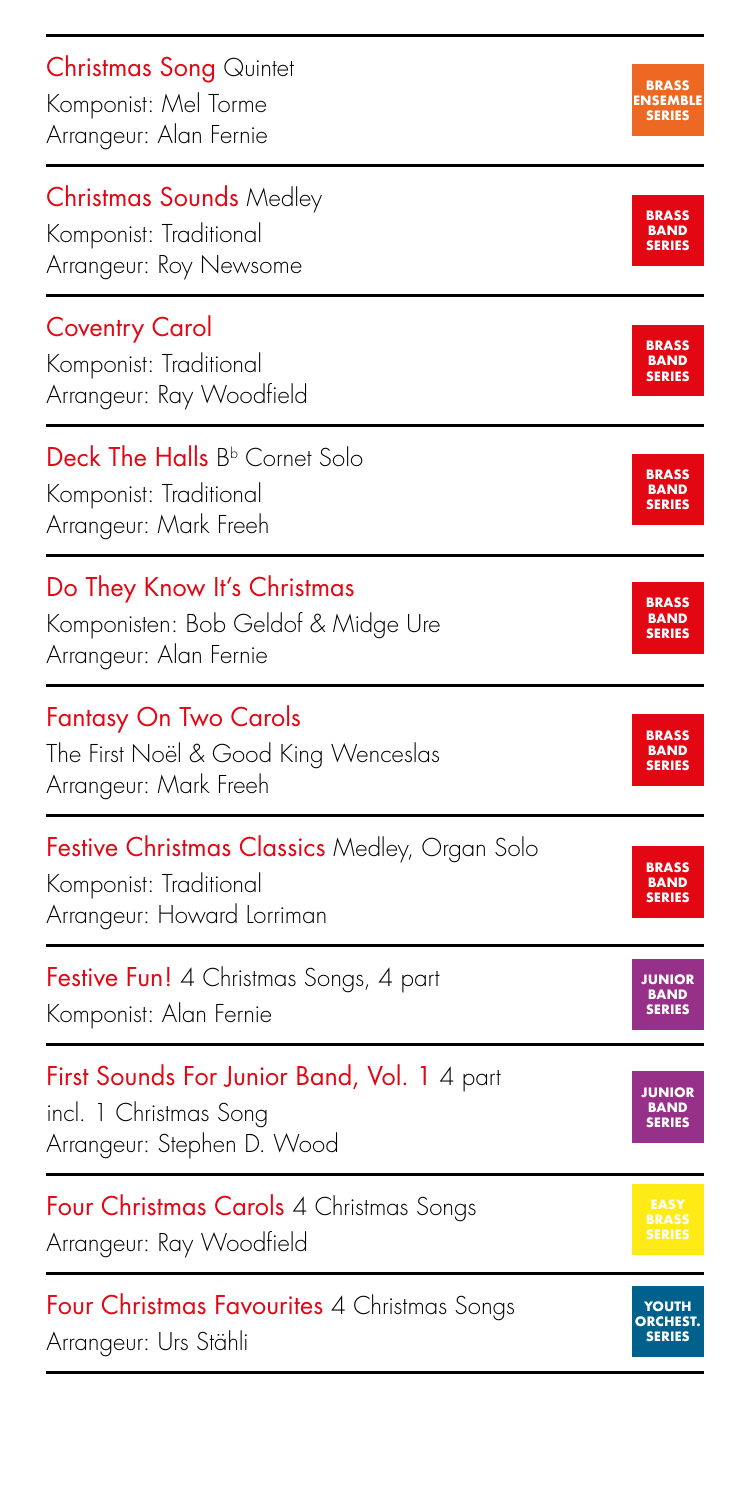| <b>Four Medieval Carols</b> 4 Christmas Songs, 4 part                                                                      | <b>JUNIOR</b>                               |
|----------------------------------------------------------------------------------------------------------------------------|---------------------------------------------|
| Komponist: Traditional                                                                                                     | <b>BAND</b>                                 |
| Arrangeur: Stephen D. Wood                                                                                                 | <b>SERIES</b>                               |
| Fröhliche Weihnacht überall with choir                                                                                     | SYMPH.                                      |
| Komponist: Traditional                                                                                                     | <b>ORCHEST</b>                              |
| Arrangeur: Howard Lorriman                                                                                                 | <b>SERIES</b>                               |
| <b>Frosty The Snowman</b>                                                                                                  | <b>BRASS</b>                                |
| Komponisten: Steve Nelson & Jack Rollins                                                                                   | <b>BAND</b>                                 |
| Arrangeur: Alan Fernie                                                                                                     | <b>SERIES</b>                               |
| <b>Frosty The Snowman</b> 10 Brass, Bass Trombone Solo                                                                     | <b>BRASS</b>                                |
| Komponisten: Steve Nelson & Jack Rollins                                                                                   | ENSEMBLE                                    |
| Arrangeur: Sandy Smith                                                                                                     | <b>SERIES</b>                               |
| Gaudete<br><b>BRASS</b><br>Komponist: Traditional<br><b>BAND</b><br><b>SERIES</b><br>Arrangeur: Alan Fernie                | <b>WIND</b><br><b>BAND</b><br><b>SERIES</b> |
| Gaudete                                                                                                                    | <b>BRASS</b>                                |
| Komponist: Traditional                                                                                                     | <b>BAND</b>                                 |
| Arrangeur: Howard Lorriman                                                                                                 | <b>SERIES</b>                               |
| Go Tell It On The Mountain with choir                                                                                      | <b>BRASS</b>                                |
| Komponist: Traditional                                                                                                     | <b>BAND</b>                                 |
| Arrangeur: Darrol Barry                                                                                                    | <b>SERIES</b>                               |
| God Rest Ye Merry Gentlemen                                                                                                | <b>BRASS</b>                                |
| Komponist: Traditional                                                                                                     | <b>BAND</b>                                 |
| Arrangeur: Mark Freeh                                                                                                      | <b>SERIES</b>                               |
| <b>Greensleeves</b> with Brass Quartet                                                                                     | <b>RRASS</b>                                |
| Komponist: Traditional                                                                                                     | <b>BAND</b>                                 |
| Arrangeur: Bruce Fraser                                                                                                    | <b>SERIES</b>                               |
| Happy Christmas 4 Christmas Songs, 4 part<br>Komponist: Traditional<br>Arrangeur: Alan Fernie                              | saar                                        |
| Hark! The Herald Angels Sing BB with choir<br><b>BRASS</b><br>Komponist: Charles Wesley & Felix Mendelssohn<br><b>BAND</b> | SYMPH.<br>ORCHEST.                          |

Arrangeur: Darrol Barry

**SERIES SERIES**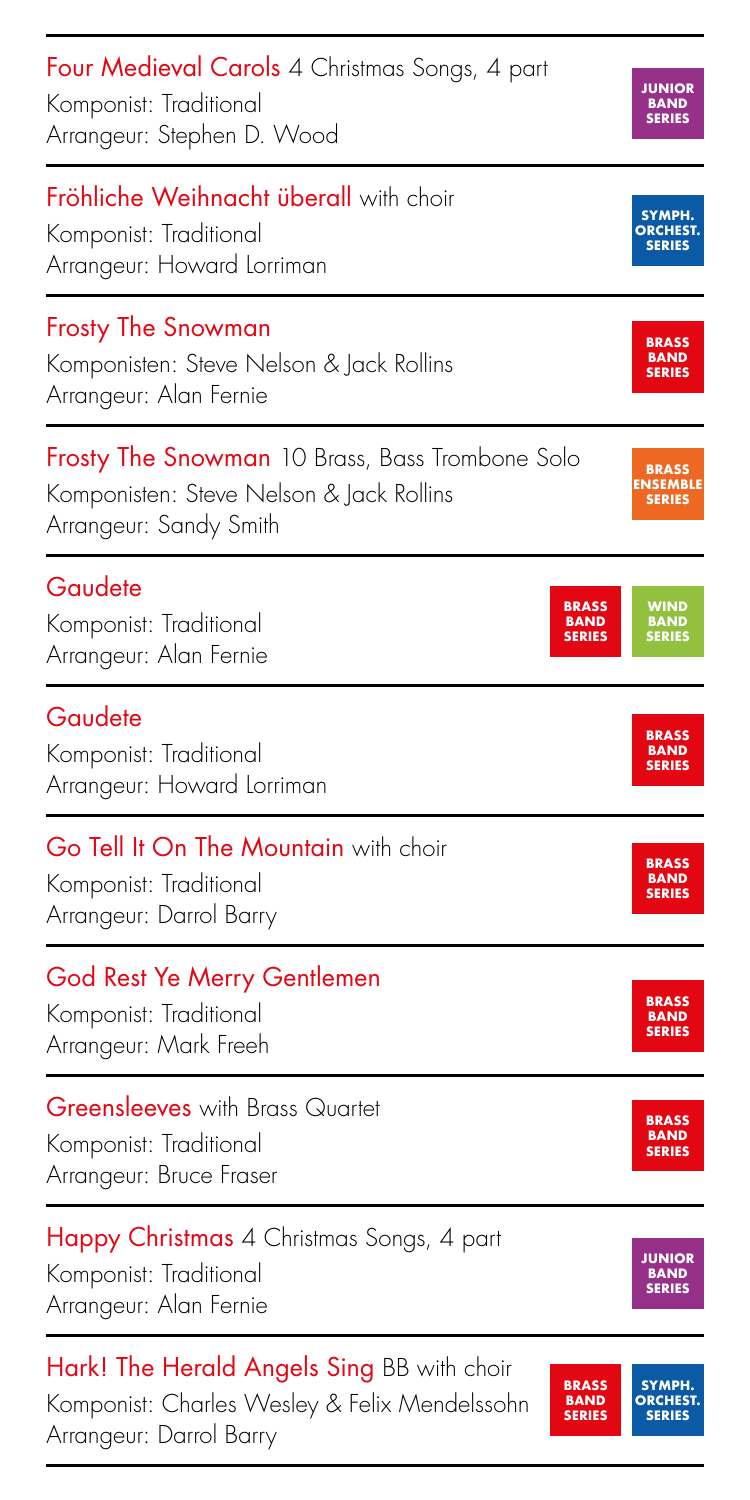| Here Comes Santa Claus feat. E <sup>b</sup> Bass & Tenor Horn                                                                                                                                                                                    | <b>BRASS</b>                                  |
|--------------------------------------------------------------------------------------------------------------------------------------------------------------------------------------------------------------------------------------------------|-----------------------------------------------|
| Komponist: Oakley Haldeman                                                                                                                                                                                                                       | <b>BAND</b>                                   |
| Arrangeur: Mark Freeh                                                                                                                                                                                                                            | <b>SERIES</b>                                 |
| I Heard The Bells On Christmas Day<br>Komponisten: John Baptiste Calkin &<br>Henry Wadsworth Longfellow<br>Arrangeur: Mark Freeh                                                                                                                 | <b>BRASS</b><br><b>BAND</b><br><b>SERIES</b>  |
| I Wish It Could Be Christmas Every Day 8 part<br><b>EASY</b><br>Komponist: Roy Wood<br><b>BRASS</b><br><b>SERIES</b><br>Arrangeur: Rob J. Hume                                                                                                   | <b>JUNIOR</b><br><b>BAND</b><br><b>SERIES</b> |
| <b>In Dulci Jubilo</b> Quartet & Organ                                                                                                                                                                                                           | <b>BRASS</b>                                  |
| Komponist: Samuel Scheidt                                                                                                                                                                                                                        | <b>ENSEMBLE</b>                               |
| Arrangeur: Ray Woodfield                                                                                                                                                                                                                         | <b>SERIES</b>                                 |
| It's Beginning To Look A Lot Like Christmas                                                                                                                                                                                                      | <b>BRASS</b>                                  |
| Komponist: Meredith Willson                                                                                                                                                                                                                      | <b>BAND</b>                                   |
| Arrangeur: Christopher Wormald                                                                                                                                                                                                                   | <b>SERIES</b>                                 |
| Jingle All The Way                                                                                                                                                                                                                               | <b>BRASS</b>                                  |
| Komponist: James Pierpont                                                                                                                                                                                                                        | <b>BAND</b>                                   |
| Arrangeur: Mark Freeh                                                                                                                                                                                                                            | <b>SERIES</b>                                 |
| Jingle Bell Rock                                                                                                                                                                                                                                 | <b>BRASS</b>                                  |
| Komponist: Wayne Chaulk                                                                                                                                                                                                                          | <b>BAND</b>                                   |
| Arrangeur: Peter Ratnik                                                                                                                                                                                                                          | <b>SERIES</b>                                 |
| <b>Jingle Bells</b>                                                                                                                                                                                                                              | <b>BRASS</b>                                  |
| Komponist: James Pierpont                                                                                                                                                                                                                        | <b>BAND</b>                                   |
| Arrangeur: Darrol Barry                                                                                                                                                                                                                          | <b>SERIES</b>                                 |
| <b>Jingle Bells</b> 8 part   Quintet<br><b>BRASS</b><br><b>JUNIOR</b><br><b>BRASS</b><br>Komponist: James Pierpont<br><b>ENSEMBLE</b><br><b>BAND</b><br><b>BAND</b><br><b>SERIES</b><br><b>SERIES</b><br><b>SERIES</b><br>Arrangeur: Alan Fernie | <b>BRASS</b><br><b>SOLO</b><br><b>SERIES</b>  |
| <b>Jingle Bells</b> also with choir<br><b>BRASS</b><br>Komponist: James Pierpont<br><b>BAND</b><br><b>SERIES</b><br>Arrangeur: Howard Lorriman                                                                                                   | SYMPH.<br><b>ORCHEST.</b><br><b>SERIES</b>    |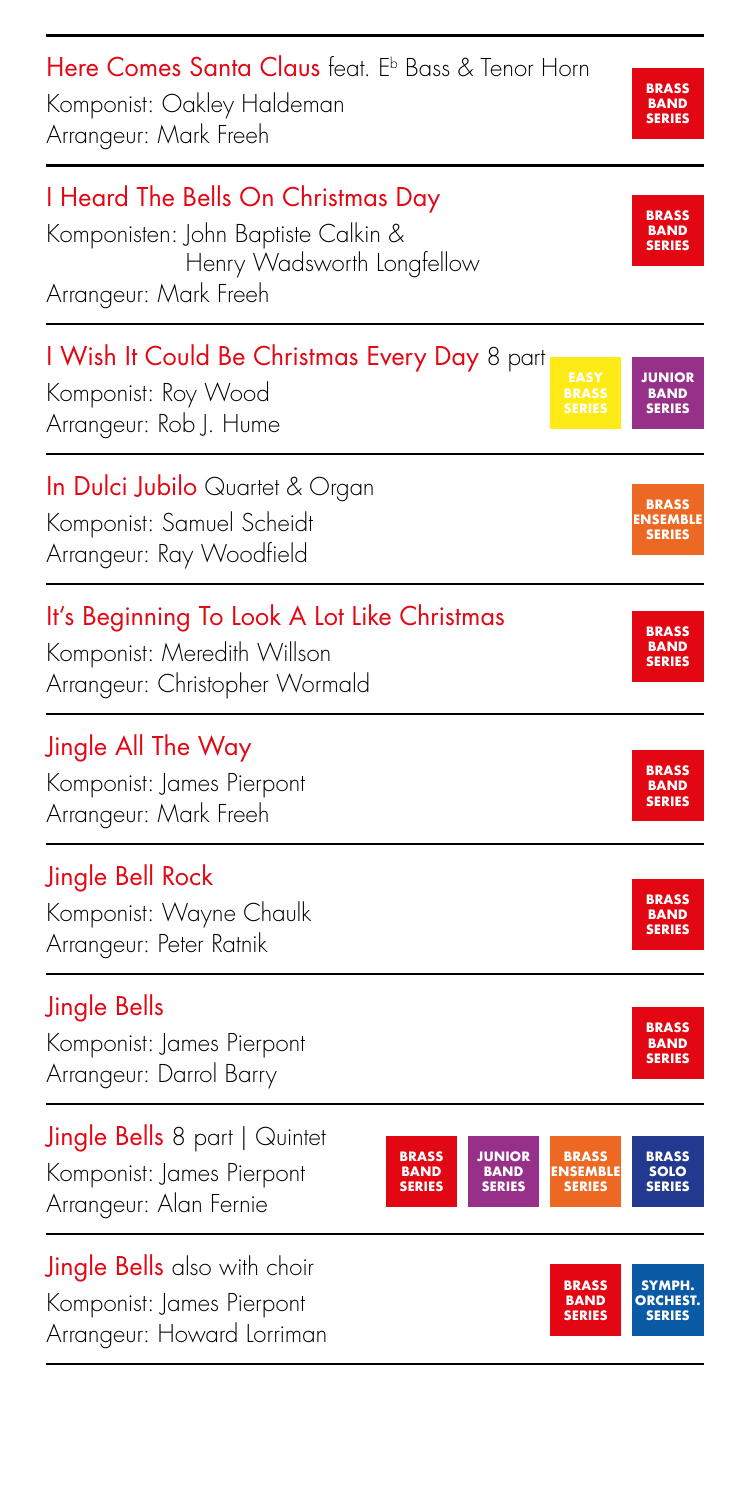| Joy To The World                                                                                                                                               | <b>BRASS</b>                                     |
|----------------------------------------------------------------------------------------------------------------------------------------------------------------|--------------------------------------------------|
| Komponist: Georg Friedrich Händel                                                                                                                              | <b>BAND</b>                                      |
| Arrangeur: Darrol Barry                                                                                                                                        | <b>SERIES</b>                                    |
| Joy To The World 4 Christmas Songs, 4 part                                                                                                                     | <b>JUNIOR</b>                                    |
| Komponist: Traditional                                                                                                                                         | <b>BAND</b>                                      |
| Arrangeur: Alan Fernie                                                                                                                                         | <b>SERIES</b>                                    |
| Joy To The World                                                                                                                                               | <b>BRASS</b>                                     |
| Komponist: Georg Friedrich Händel                                                                                                                              | <b>BAND</b>                                      |
| Arrangeur: Mark Freeh                                                                                                                                          | <b>SERIES</b>                                    |
| Joy To The World                                                                                                                                               | <b>BRASS</b>                                     |
| Komponist: Georg Friedrich Händel                                                                                                                              | <b>BAND</b>                                      |
| Arrangeur: Simon Kerwin                                                                                                                                        | <b>SERIES</b>                                    |
| Joy To The World with choir                                                                                                                                    | <b>BRASS</b>                                     |
| Komponist: Georg Friedrich Händel                                                                                                                              | <b>BAND</b>                                      |
| Arrangeur: Howard Lorriman                                                                                                                                     | <b>SERIES</b>                                    |
| Let It Snow Quintet<br><b>BRASS</b><br>WIND<br>Komponist: Jule Styne<br><b>BAND</b><br><b>BAND</b><br><b>SERIES</b><br><b>SERIES</b><br>Arrangeur: Alan Fernie | <b>BRASS</b><br><b>ENSEMBLE</b><br><b>SERIES</b> |
| Little Donkey B <sup>b</sup> Cornet Solo<br>Komponist: Thomas Ridgley                                                                                          | <b>BRASS</b><br><b>BAND</b><br><b>SERIES</b>     |
| <b>Little Town</b> $\bigcirc$ Little Town $\bigcirc$ f Bethlehem                                                                                               | <b>BRASS</b>                                     |
| Komponist: Traditional                                                                                                                                         | <b>BAND</b>                                      |
| Arrangeur: Mark Freeh                                                                                                                                          | <b>SERIES</b>                                    |
| <b>March Of The Toys</b> from Babes In Toyland                                                                                                                 | <b>BRASS</b>                                     |
| Komponist: Victor Herbert                                                                                                                                      | <b>BAND</b>                                      |
| Arrangeur: Mark Freeh                                                                                                                                          | <b>SERIES</b>                                    |
| Merry Christmas Everybody 8 part<br><b>EASY</b><br>Komponisten: Neville John Holder, Jim Lea<br><b>BRASS</b><br><b>SERIES</b><br>Arrangeur: Rob J. Hume        | <b>JUNIOR</b><br><b>BAND</b><br><b>SERIES</b>    |
| Merry Christmas Everybody                                                                                                                                      | <b>BRASS</b>                                     |
| Komponisten: Neville John Holder, Jim Lea                                                                                                                      | <b>BAND</b>                                      |
| Arrangeur: Christopher Wormald                                                                                                                                 | <b>SERIES</b>                                    |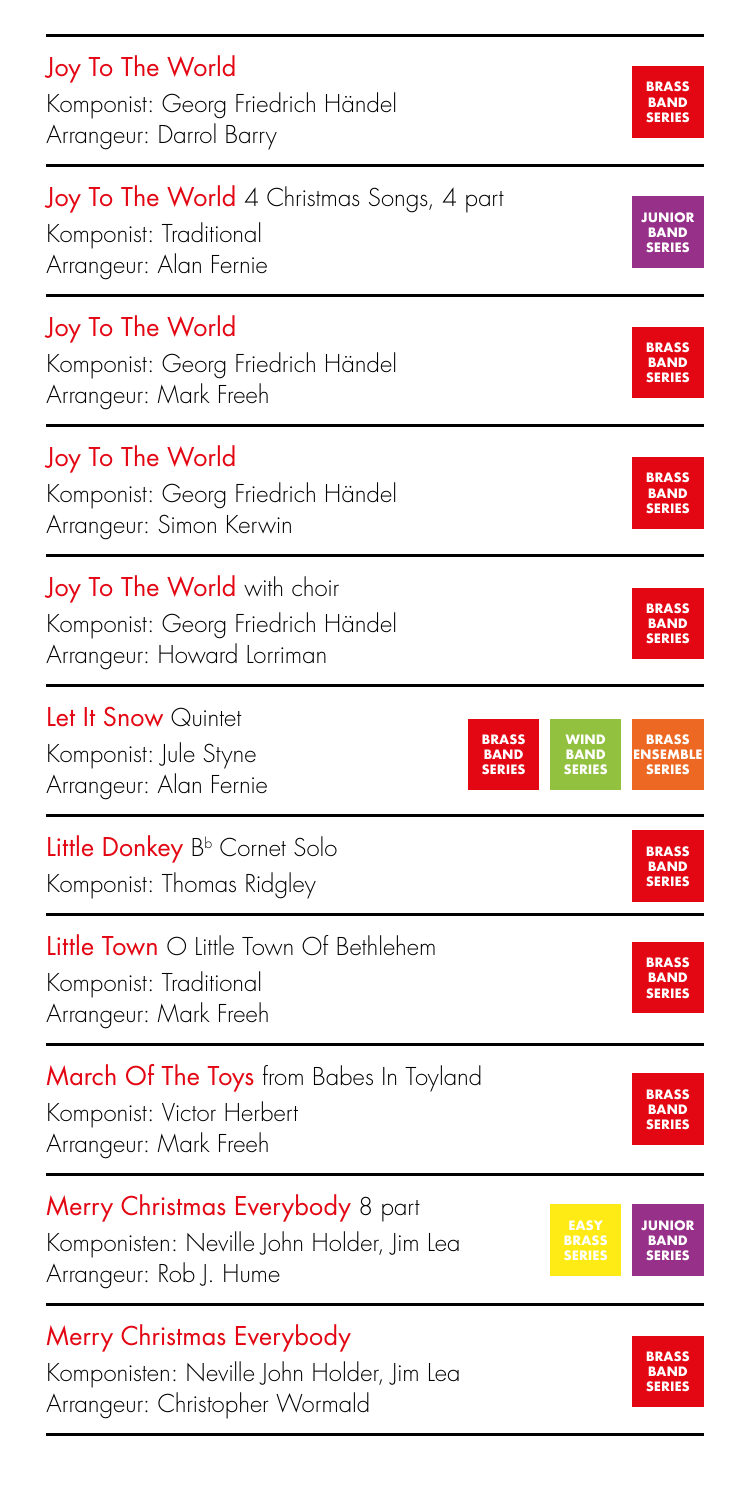| Merry Christmas, Baby! We Wish You A                                                                                                   | <b>BRASS</b>                                |
|----------------------------------------------------------------------------------------------------------------------------------------|---------------------------------------------|
| Komponist: Traditional                                                                                                                 | <b>BAND</b>                                 |
| Arrangeur: Peter Ratnik                                                                                                                | <b>SERIES</b>                               |
| Midnight Sleighride                                                                                                                    | <b>BRASS</b>                                |
| Komponist: Sergej Prokofiev                                                                                                            | <b>BAND</b>                                 |
| Arrangeur: Mark Freeh                                                                                                                  | <b>SERIES</b>                               |
| <b>More Christmas Carols</b> 7 Christmas Songs, 4 part                                                                                 | <b>JUNIOR</b>                               |
| Komponist: Traditional                                                                                                                 | <b>BAND</b>                                 |
| Arrangeur: Stephen D. Wood                                                                                                             | <b>SERIES</b>                               |
| More Christmas Favourites 4 Christmas Songs, 4 part                                                                                    | <b>JUNIOR</b>                               |
| Komponist: Various                                                                                                                     | <b>BAND</b>                                 |
| Arrangeur: Alan Fernie                                                                                                                 | <b>SERIES</b>                               |
| Mr. Lear's Christmas Carnival                                                                                                          | <b>BRASS</b>                                |
| Komponist: Traditional                                                                                                                 | <b>BAND</b>                                 |
| Arrangeur: Sandy Smith                                                                                                                 | <b>SERIES</b>                               |
| O Come, O Come, Emmanuel                                                                                                               | <b>BRASS</b>                                |
| Komponist: Traditional                                                                                                                 | <b>BAND</b>                                 |
| Arrangeur: Douglas A. Richard                                                                                                          | <b>SERIES</b>                               |
| O Du Fröhliche also with choir<br><b>BRASS</b><br>Komponist: Traditional<br><b>BAND</b><br><b>SERIES</b><br>Arrangeur: Howard Lorriman | <b>WIND</b><br><b>BAND</b><br><b>SERIES</b> |
| O Holy Night Euphonium Solo                                                                                                            | <b>BRASS</b>                                |
| Komponist: Adolphe Adam                                                                                                                | <b>BAND</b>                                 |
| Arrangeur: Darrol Barry                                                                                                                | <b>SERIES</b>                               |
| O Holy Night Trombone or B <sup>b</sup> Cornet Solo                                                                                    | <b>BRASS</b>                                |
| Komponist: Adolphe Adam                                                                                                                | <b>BAND</b>                                 |
| Arrangeur: Mark Freeh                                                                                                                  | <b>SERIES</b>                               |
| O Holy Night with choir                                                                                                                | <b>BRASS</b>                                |
| Komponist: Adolphe Adam                                                                                                                | <b>BAND</b>                                 |
| Arrangeur: Howard Lorriman                                                                                                             | <b>SERIES</b>                               |
| <b>Parade Of The Wooden Soldiers</b>                                                                                                   | <b>BRASS</b>                                |
| Komponist: Leon Jessel                                                                                                                 | <b>BAND</b>                                 |
| Arrangeur: Mark Freeh                                                                                                                  | <b>SERIES</b>                               |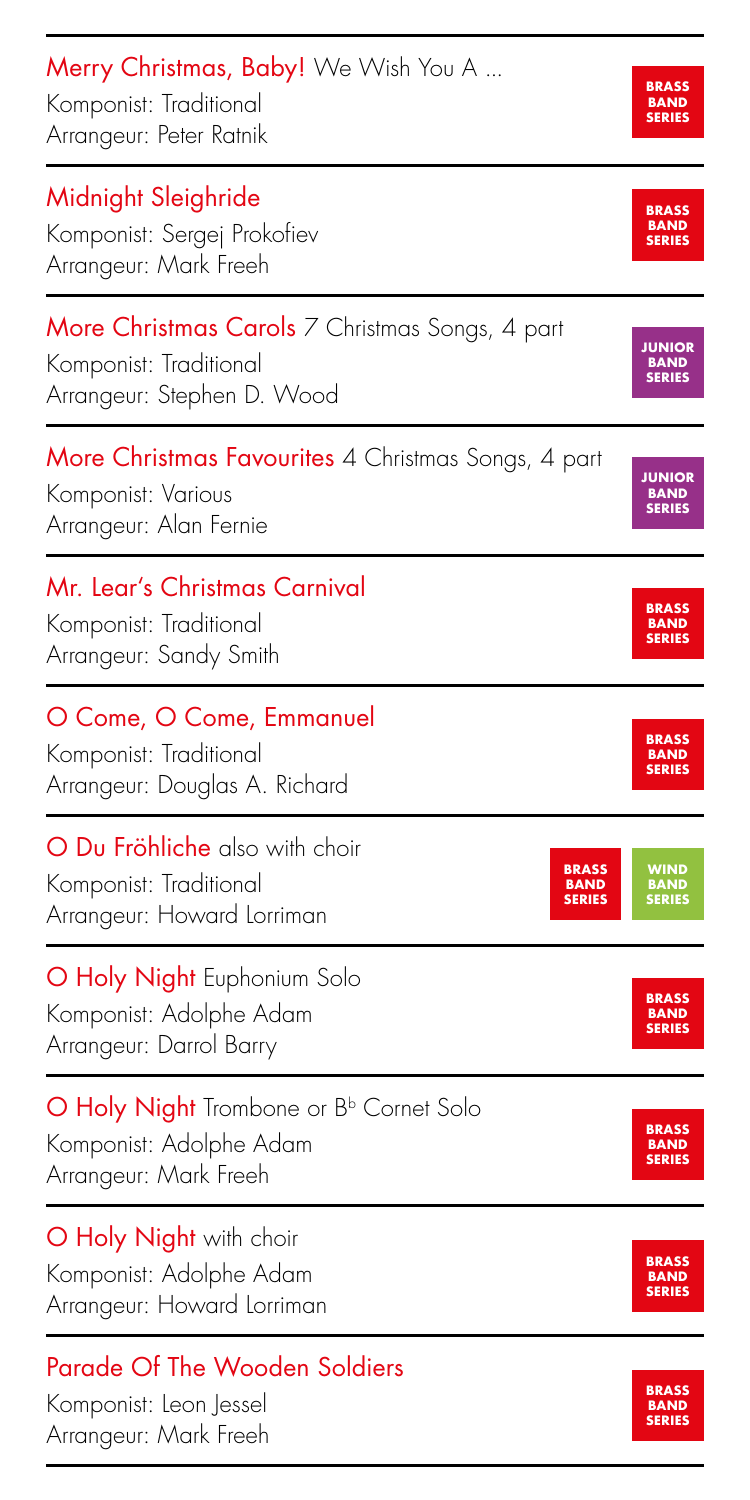| Petersburger Schlittenfahrt<br>Petersburger Sleigh Ride<br>Komponist: Richard Eilenberg<br>Komponist: Howard Lorriman      | <b>WIND</b><br><b>BAND</b><br><b>SERIES</b>  | SYMPH.<br><b>ORCHEST.</b><br><b>SERIES</b>       |
|----------------------------------------------------------------------------------------------------------------------------|----------------------------------------------|--------------------------------------------------|
| Petersburger Schlittenfahrt 10 Brass<br>Petersburger Sleigh Ride<br>Komponist: Richard Eilenberg<br>Komponist: Sandy Smith | <b>BRASS</b><br><b>BAND</b><br><b>SERIES</b> | <b>BRASS</b><br><b>ENSEMBLE</b><br><b>SERIES</b> |
| Rejoice! – Fantasy On Old European Carols<br>Komponist: Traditional<br>Arrangeur: Alan Fernie                              | <b>BRASS</b><br><b>BAND</b><br><b>SERIES</b> | <b>BRASS</b><br><b>ENSEMBLE</b><br><b>SERIES</b> |
| Road To Bethlehem<br>Komponist: Mark Freeh                                                                                 |                                              | <b>BRASS</b><br><b>BAND</b><br><b>SERIES</b>     |
| <b>Rocking Around The Christmas Tree</b><br>Komponist: Johnny Marks<br>Arrangeur: Alan Fernie                              | <b>BRASS</b><br><b>BAND</b><br><b>SERIES</b> | <b>WIND</b><br><b>BAND</b><br><b>SERIES</b>      |
| Rocking Carol B <sup>b</sup> Cornet/Trumpet Solo<br>Komponist: Traditional Czech<br>Arrangeur: Alan Fernie                 | <b>BRASS</b><br><b>BAND</b><br><b>SERIES</b> | <b>WIND</b><br><b>BAND</b><br><b>SERIES</b>      |
| <b>Rudolph The Red Nosed Reindeer 10 Brass</b><br>Komponist: Johnny Marks<br>Arrangeur: Sandy Smith                        |                                              | <b>BRASS</b><br><b>ENSEMBLE</b><br><b>SERIES</b> |
| <b>Silent Night</b><br>Komponist: Franz Xaver Gruber<br>Arrangeur: Darrol Barry                                            |                                              | <b>BRASS</b><br><b>BAND</b><br><b>SERIES</b>     |
| Silent Night Euphonium Solo<br>Komponist: Franz Xaver Gruber<br>Arrangeur: Mark Freeh                                      |                                              | <b>BRASS</b><br>BА<br><b>SERIES</b>              |
| <b>Silent Night</b><br>Komponist: Franz Xaver Gruber<br>Arrangeur: Howard Lorriman                                         |                                              | <b>BRASS</b><br><b>BAND</b><br><b>SERIES</b>     |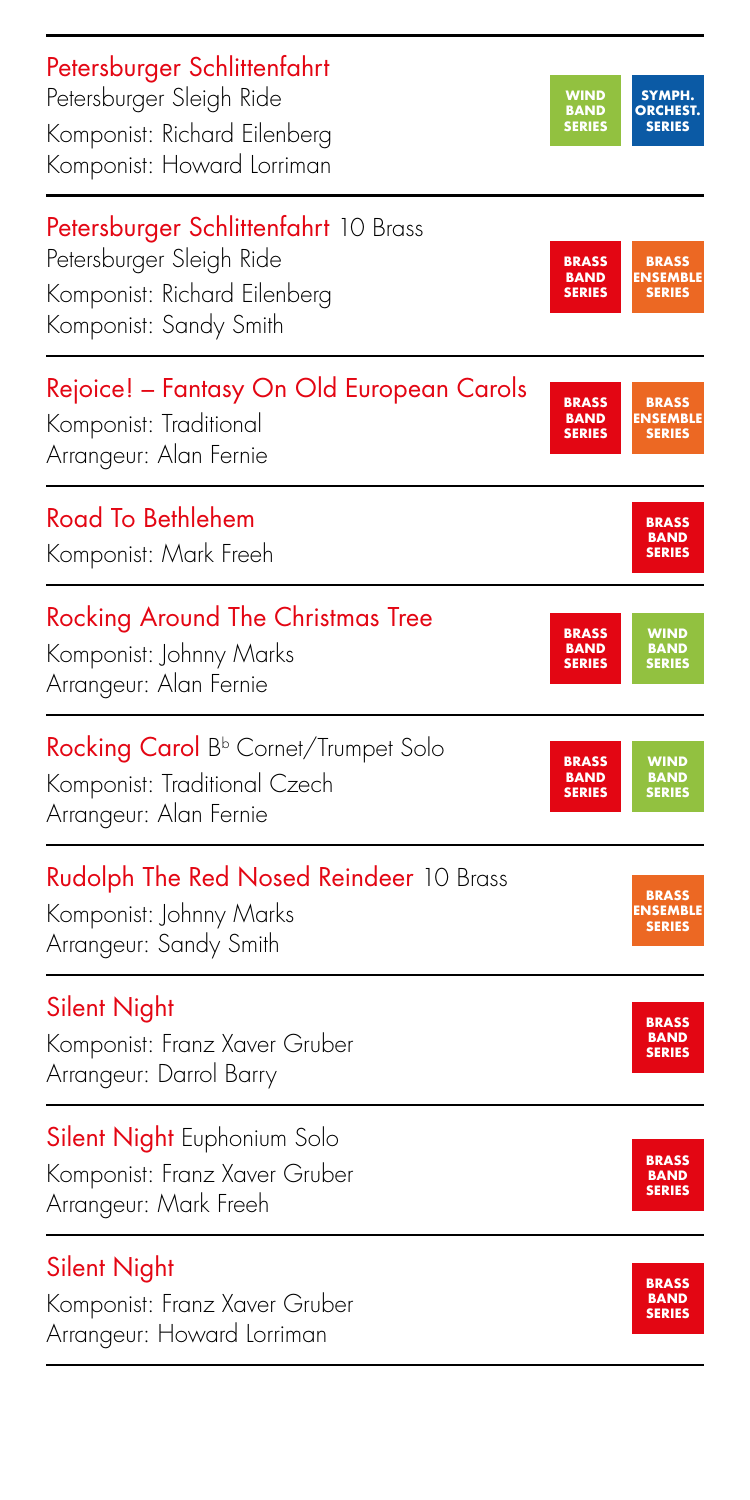| <b>Silver Bells Quintet</b><br>Komponisten: Jay Livingstone, Evans<br>Arrangeur: Alan Fernie              |                                              | <b>BRASS</b><br><b>BAND</b><br><b>SERIES</b>  | <b>BRASS</b><br><b>ENSEMBLE</b><br><b>SERIES</b> |
|-----------------------------------------------------------------------------------------------------------|----------------------------------------------|-----------------------------------------------|--------------------------------------------------|
| <b>Sleigh Ride</b> 8 part   Quintet   10 Brass<br>Komponist: Leroy Anderson<br>Arrangeur: Alan Fernie     | <b>BRASS</b><br><b>BAND</b><br><b>SERIES</b> | <b>JUNIOR</b><br><b>BAND</b><br><b>SERIES</b> | <b>BRASS</b><br><b>ENSEMBLE</b><br><b>SERIES</b> |
| <b>Sleigh Ride</b><br>Komponist: Leroy Anderson<br>Arrangeur: Mark Freeh                                  |                                              |                                               | <b>BRASS</b><br><b>BAND</b><br><b>SERIES</b>     |
| <b>Sleigh Ride 10 Brass</b><br>Komponist: Leroy Anderson<br>Arrangeur: Marcel Saurer                      |                                              |                                               | <b>BRASS</b><br><b>ENSEMBLE</b><br><b>SERIES</b> |
| Sleigh Ride<br>Komponist: Leroy Anderson<br>Arrangeur: Ray Woodfield                                      |                                              |                                               | <b>WIND</b><br><b>BAND</b><br><b>SERIES</b>      |
| <b>Spirituals</b> 3 Spirituals, 4 part<br>Komponist: Traditional<br>Arrangeur: Stephen D. Wood            |                                              |                                               | <b>JUNIOR</b><br><b>BAND</b><br><b>SERIES</b>    |
| <b>Stille Nacht</b> Sopran Voice Solo<br>Komponist: Franz Xaver Gruber<br>Arrangeur: Alan Fernie          |                                              |                                               | <b>BRASS</b><br><b>BAND</b><br><b>SERIES</b>     |
| <b>Stille Nacht</b> with choir<br>Komponist: Franz Xaver Gruber<br>Arrangeur: Howard Lorriman             |                                              |                                               | <b>BRASS</b><br><b>BAND</b><br><b>SERIES</b>     |
| <b>Stille Nacht B</b> <sup>b</sup> Trumpet Duet<br>Komponist: Franz Xaver Gruber<br>Arrangeur: Johan Nijs |                                              |                                               | WIND<br><b>BAND</b><br><b>SERIES</b>             |
| <b>Stille Nacht</b><br>Komponist: Franz Xaver Gruber<br>Arrangeur: Ray Woodfield                          |                                              |                                               | <b>WIND</b><br><b>BAND</b><br><b>SERIES</b>      |
| Stille Nacht & O du Fröhliche<br>Komponist: Franz Xaver Gruber<br>Arrangeur: Ray Woodfield                |                                              |                                               | <b>BRASS</b><br><b>BAND</b><br><b>SERIES</b>     |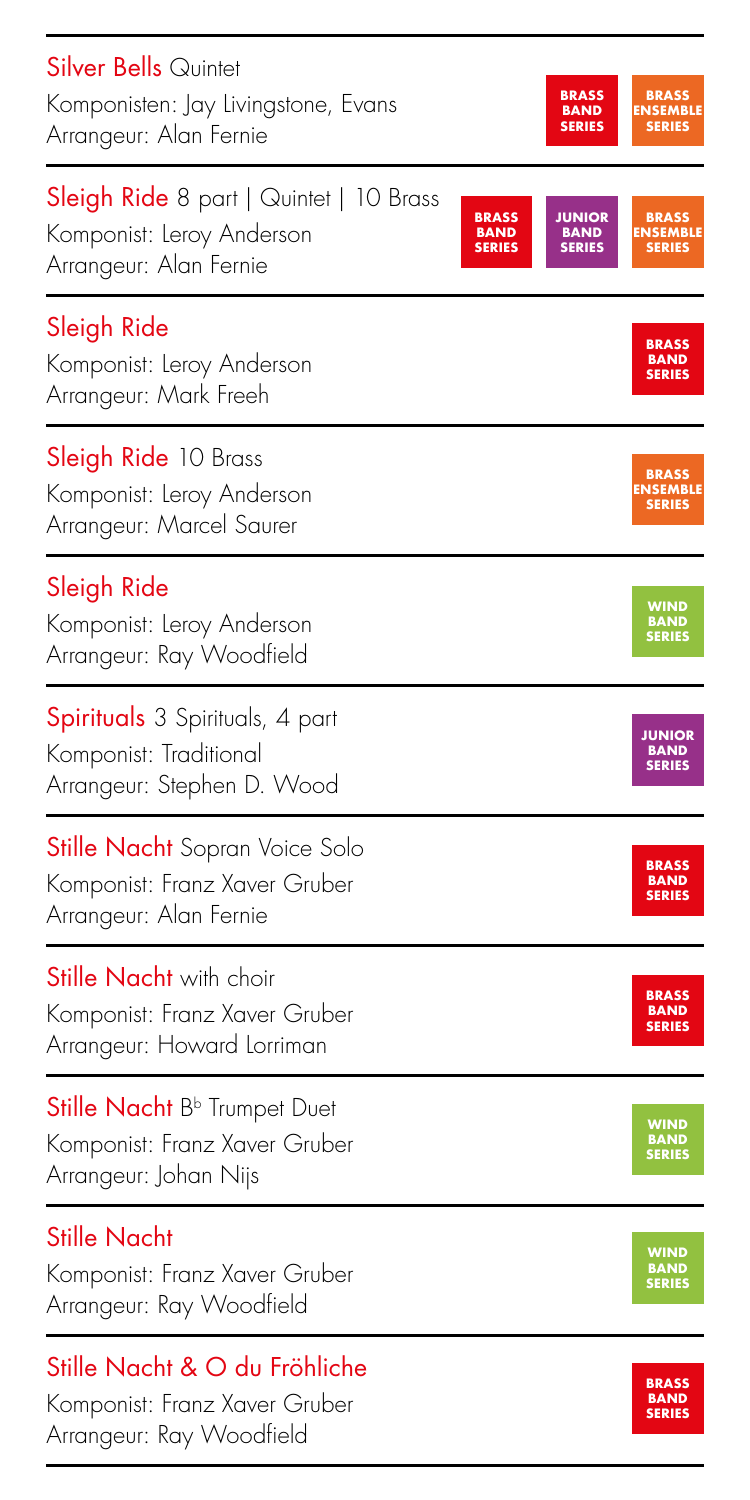| <b>Swinging Christmas</b> 3 Christmas Songs, Quintet<br>Komponisten: Various<br>Arrangeur: Alan Fernie                                      | <b>BRASS</b><br><b>ENSEMBLE</b><br><b>SERIES</b>                                   |
|---------------------------------------------------------------------------------------------------------------------------------------------|------------------------------------------------------------------------------------|
| <b>That's The Spirit!</b> Medley<br>Komponist: Traditional<br>Arrangeur: Sandy Smith                                                        | <b>BRASS</b><br><b>BAND</b><br><b>SERIES</b>                                       |
| The Bells Of Time<br>Komponist: Peter Ratnik                                                                                                | <b>BRASS</b><br><b>BAND</b><br><b>SERIES</b>                                       |
| The Carol Of The Drum The Little Drummer Boy<br>Komponisten: Katherine K. Davis, Henry Oronati &<br>Harry Simeone<br>Arrangeur: Alan Fernie | <b>BRASS</b><br><b>BAND</b><br><b>SERIES</b>                                       |
| <b>The Coventry Carol</b><br><b>BRASS</b><br>Komponist: Traditional<br><b>BAND</b><br><b>SERIES</b><br>Arrangeur: Howard Lorriman           | <b>WIND</b><br>SYMPH.<br><b>BAND</b><br>ORCHEST.<br><b>SERIES</b><br><b>SERIES</b> |
| The Little Drummer Boy<br>Komponisten: Katherine K. Davis, Henry Oronati &<br>Harry Simeone<br>Arrangeur: Darrol Barry                      | <b>BRASS</b><br><b>BAND</b><br><b>SERIES</b>                                       |
| The Little Drummer Boy<br>Komponisten: Katherine K. Davis, Henry Oronati &<br>Harry Simeone<br>Arrangeur: Mark Freeh                        | <b>BRASS</b><br><b>BAND</b><br><b>SERIES</b>                                       |
| The Little Drummer Boy 10 Brass<br>Komponisten: Katherine K. Davis, Henry Oronati &<br>Harry Simeone<br>Arrangeur: Sandy Smith              | <b>BRASS</b><br><b>ENSEMBLE</b><br><b>SERIES</b>                                   |
| The Little Drummer Boy<br>Komponisten: Katherine K. Davis, Henry Oronati &<br>Harry Simeone<br>Arrangeur: Ray Woodfield                     | <b>WIND</b><br><b>BAND</b><br><b>SERIES</b>                                        |
| The Night Before Christmas<br>Komponist: Julien Roh                                                                                         | <b>BRASS</b><br><b>BAND</b><br><b>SERIES</b>                                       |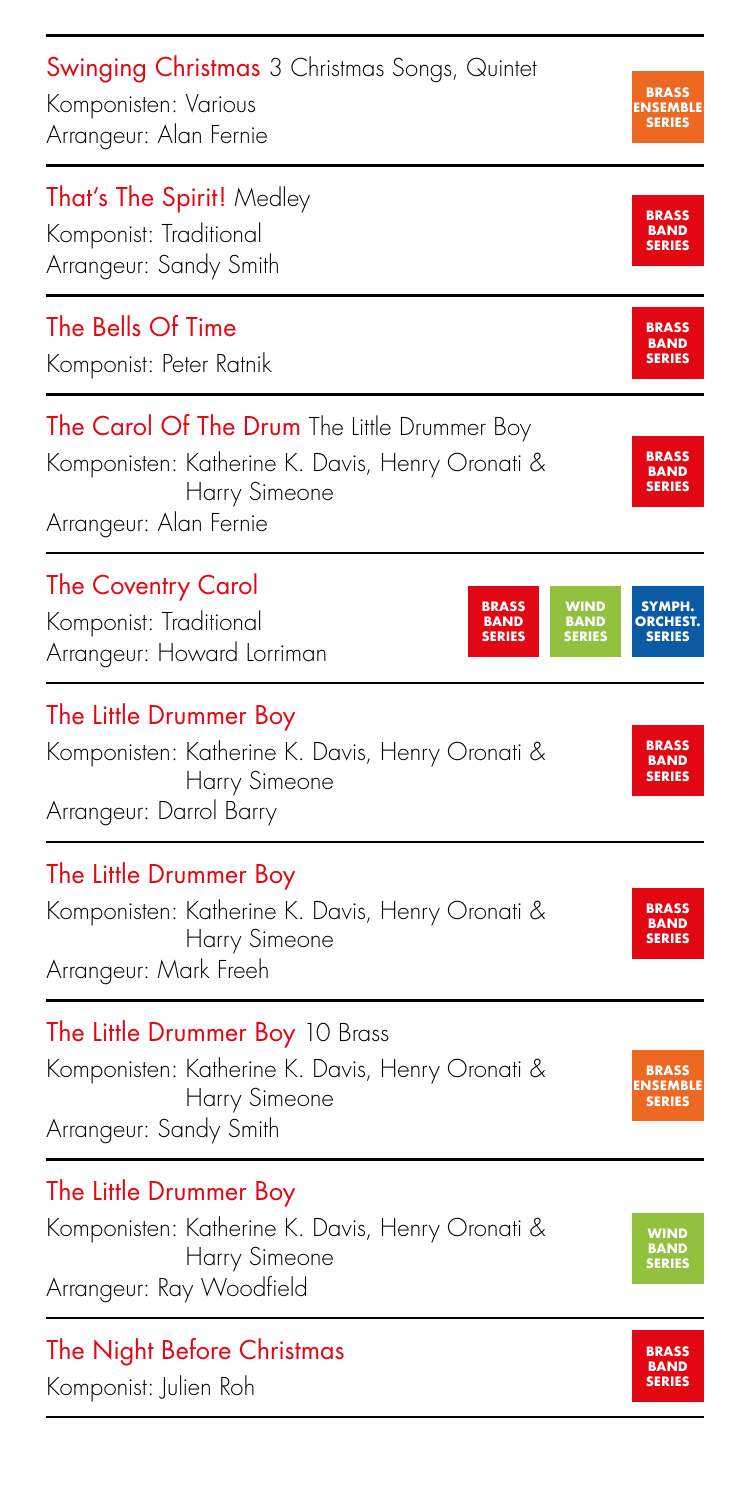| The Spirit Of Christmas                                                                                                                        | <b>BRASS</b>                                     |
|------------------------------------------------------------------------------------------------------------------------------------------------|--------------------------------------------------|
| Komponist: Traditional                                                                                                                         | <b>BAND</b>                                      |
| Arrangeur: Alan Fernie                                                                                                                         | <b>SERIES</b>                                    |
| The Spirit Of The Season Medley   10 Brass<br><b>BRASS</b><br><b>BAND</b><br>Komponist: Traditional<br><b>SERIES</b><br>Arrangeur: Sandy Smith | <b>BRASS</b><br><b>ENSEMBLE</b><br><b>SERIES</b> |
| The Toy Trumpet B <sup>b</sup> Cornet Solo                                                                                                     | <b>BRASS</b>                                     |
| Komponist: Raymond Scott                                                                                                                       | <b>BAND</b>                                      |
| Arrangeur: Mark Freeh                                                                                                                          | <b>SERIES</b>                                    |
| <b>Three Christmas Carols</b> 3 Christmas Songs                                                                                                | <b>BRASS</b>                                     |
| Komponist: Traditional                                                                                                                         | <b>BAND</b>                                      |
| Arrangeur: Christopher Wormald                                                                                                                 | <b>SERIES</b>                                    |
| Traditional Christmas Carols 4 Christmas Songs, 4 part                                                                                         | <b>JUNIOR</b>                                    |
| Komponist: Traditional                                                                                                                         | <b>BAND</b>                                      |
| Arrangeur: Alan Fernie                                                                                                                         | <b>SERIES</b>                                    |
| Träumerei 10 Brass                                                                                                                             | <b>BRASS</b>                                     |
| Komponist: Robert Schumann                                                                                                                     | <b>ENSEMBLE</b>                                  |
| Arrangeur: Howard Lorriman                                                                                                                     | <b>SERIES</b>                                    |
| <b>Troika</b> Quintet<br><b>BRASS</b><br><b>BAND</b><br>Komponist: Sergej Prokofiev<br><b>SERIES</b><br>Arrangeur: Alan Fernie                 | <b>BRASS</b><br><b>ENSEMBLE</b><br><b>SERIES</b> |
| Troika                                                                                                                                         | <b>WIND</b>                                      |
| Komponist: Sergej Prokofiev                                                                                                                    | <b>BAND</b>                                      |
| Arrangeur: Ray Woodfield                                                                                                                       | <b>SERIES</b>                                    |
| <b>Twenty Christmas Duets</b><br>20 Christmas Duets for various Brass Instruments<br>Arrangeur: Alan Fernie                                    | <b>BRASS</b><br><b>TUTORIAL</b>                  |
| Two Christmas Classics 2 Christmas Songs, 10 Brass                                                                                             | <b>BRASS</b>                                     |
| Komponist: Traditional                                                                                                                         | ENSEMBLE                                         |
| Arrangeur: Darrol Barry                                                                                                                        | <b>SERIES</b>                                    |
| Two Christmas Crackers 2 Christmas Songs, 4 part                                                                                               | <b>JUNIOR</b>                                    |
| Komponist: Various                                                                                                                             | <b>BAND</b>                                      |
| Arrangeur: Rob J. Hume                                                                                                                         | <b>SERIES</b>                                    |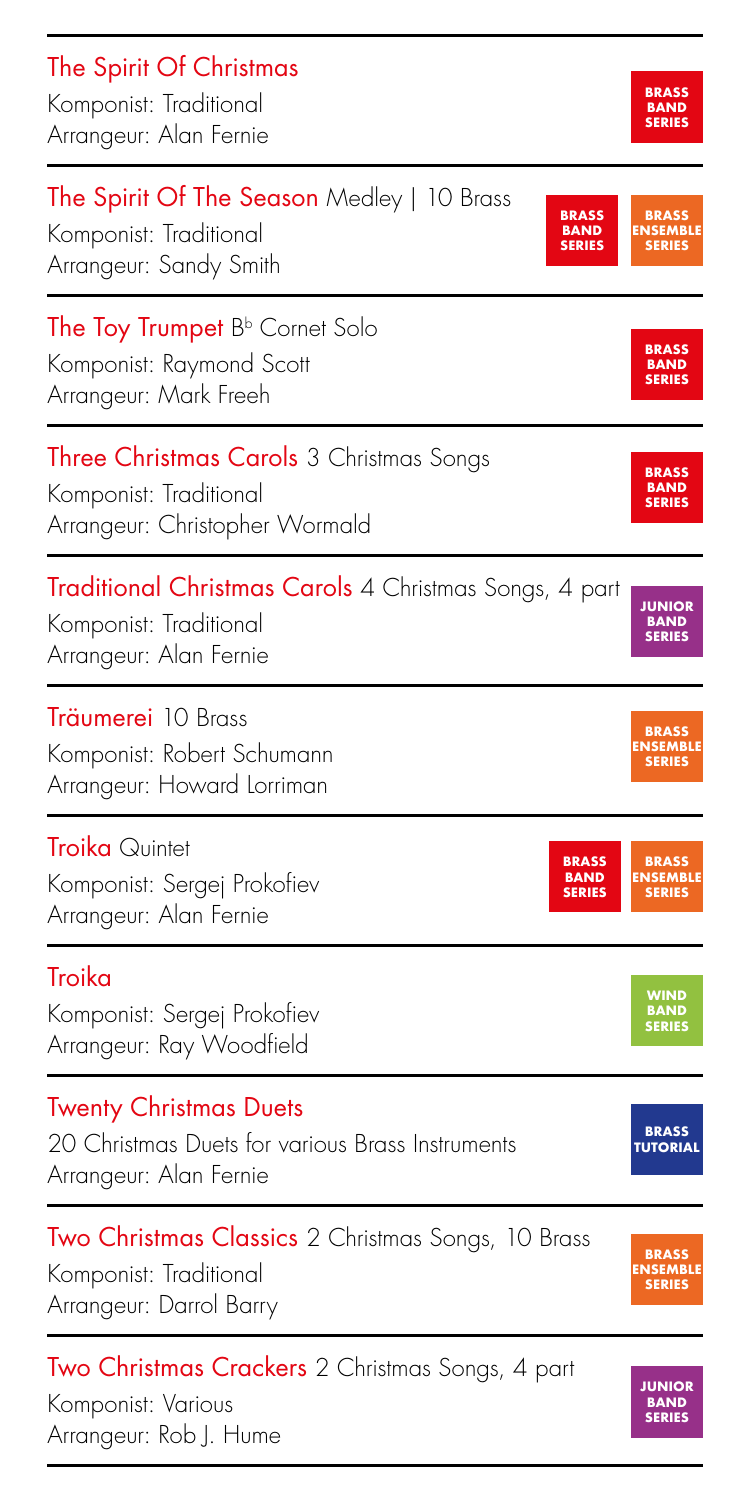| Two Christmas Treats 2 Christmas Songs, 4 part                                                                               | <b>JUNIOR</b>                               |
|------------------------------------------------------------------------------------------------------------------------------|---------------------------------------------|
| Komponisten: Various                                                                                                         | <b>BAND</b>                                 |
| Arrangeur: Rob J. Hume                                                                                                       | <b>SERIES</b>                               |
| Voluntary On Two Christmas Carols                                                                                            | <b>BRASS</b>                                |
| Komponist: Traditional                                                                                                       | <b>BAND</b>                                 |
| Arrangeur: Mark Freeh                                                                                                        | <b>SERIES</b>                               |
| <b>Walking In The Air</b> The Snowman, 8 part                                                                                | <b>JUNIOR</b>                               |
| Komponist: Howard Blake                                                                                                      | <b>BAND</b>                                 |
| Arrangeur: Alan Fernie                                                                                                       | <b>SERIES</b>                               |
| <b>We Three Kings</b> Euphonium Solo                                                                                         | <b>BRASS</b>                                |
| Komponist: Traditional                                                                                                       | <b>BAND</b>                                 |
| Arrangeur: Mark Freeh                                                                                                        | <b>SERIES</b>                               |
| We Wish You A Merry Christmas                                                                                                | <b>BRASS</b>                                |
| Komponist: Traditional                                                                                                       | <b>BAND</b>                                 |
| Arrangeur: Alan Fernie                                                                                                       | <b>SERIES</b>                               |
| We Wish You A Merry Christmas & Gaudete                                                                                      | <b>BRASS</b>                                |
| Komponist: Traditional                                                                                                       | <b>BAND</b>                                 |
| Arrangeur: Christopher Wormald                                                                                               | <b>SERIES</b>                               |
| <b>What Child Is This?</b>                                                                                                   | <b>BRASS</b>                                |
| Komponist: Traditional                                                                                                       | <b>BAND</b>                                 |
| Arrangeur: Mark Freeh                                                                                                        | <b>SERIES</b>                               |
| <b>When A Child Is Born</b> Trombone Solo                                                                                    | <b>BRASS</b>                                |
| Komponisten: Fred Jay & Zacar                                                                                                | <b>BAND</b>                                 |
| Arrangeur: Darrol Barry                                                                                                      | <b>SERIES</b>                               |
| When A Child Is Born                                                                                                         | <b>BRASS</b>                                |
| Komponisten: Fred Jay & Zacar                                                                                                | <b>BAND</b>                                 |
| Arrangeur: Alan Fernie                                                                                                       | <b>SERIES</b>                               |
| <b>White Christmas</b><br><b>BRASS</b><br><b>BAND</b><br>Komponist: Irving Berlin<br><b>SERIES</b><br>Arrangeur: Alan Fernie | <b>WIND</b><br><b>BAND</b><br><b>SERIES</b> |
| White Christmas Sopran Voice Solo                                                                                            | <b>BRASS</b>                                |
| Komponist: Irving Berlin                                                                                                     | <b>BAND</b>                                 |
| Arrangeur: Howard Lorriman                                                                                                   | <b>SERIES</b>                               |

Arrangeur: Howard Lorriman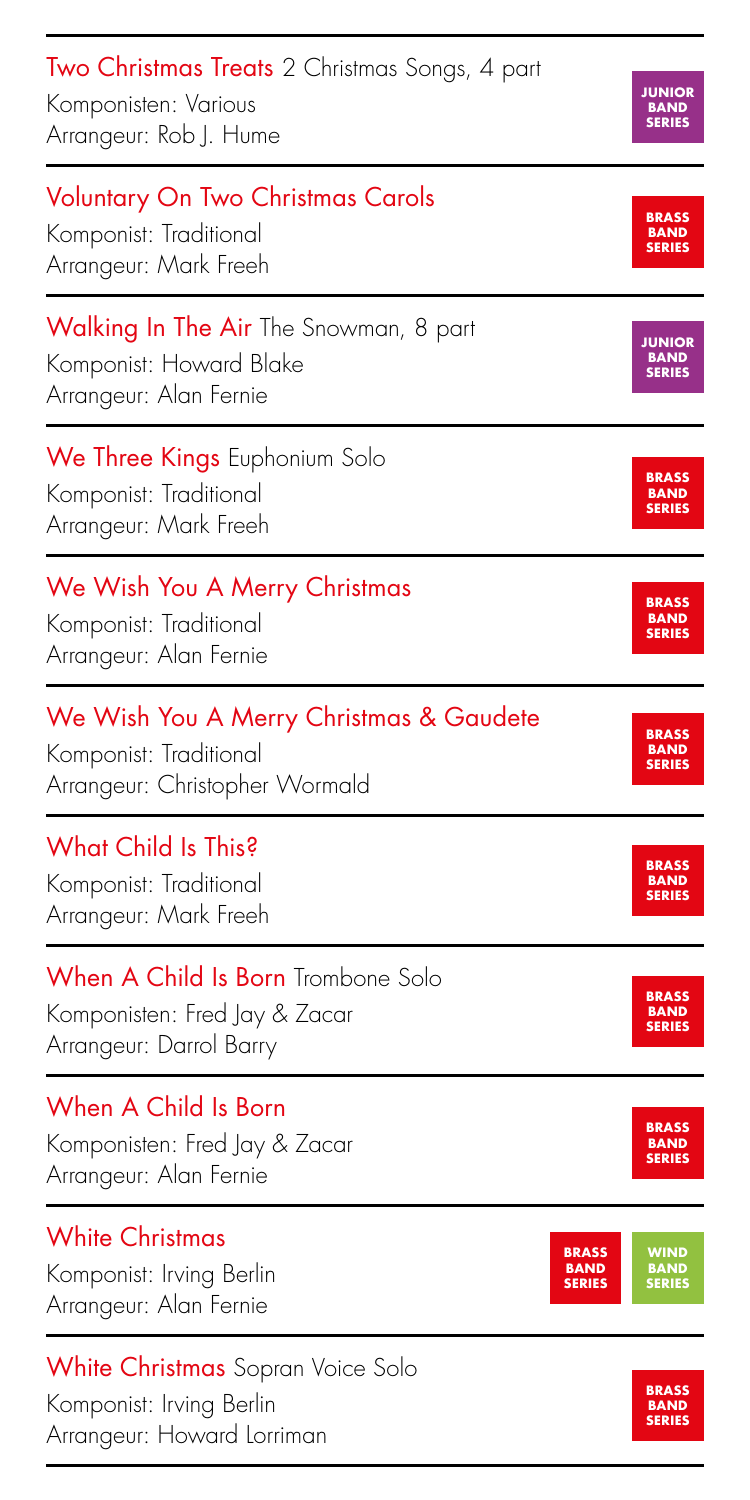| <b>White Christmas</b>                                                                                                                              | <b>BRASS</b>                                |
|-----------------------------------------------------------------------------------------------------------------------------------------------------|---------------------------------------------|
| Komponist: Irving Berlin                                                                                                                            | <b>RAND</b>                                 |
| Arrangeur: Christopher Wormald                                                                                                                      | <b>SERIES</b>                               |
| White Christmas 4 Christmas Songs, 8 part<br>Komponist: Irving Berlin<br>Arrangeur: Alan Fernie                                                     | <b>JUNIOR</b><br>SERIES                     |
| <b>Winter Reflection</b>                                                                                                                            | <b>BRASS</b>                                |
| Komponist: Sir John Goss                                                                                                                            | <b>RAND</b>                                 |
| Arrangeur: Sandy Smith                                                                                                                              | <b>SERIES</b>                               |
| <b>Winter Wonderland</b><br><b>BRASS</b><br>Komponisten: Felix Bernard & Richard B. Smith<br><b>BAND</b><br><b>SERIES</b><br>Arrangeur: Alan Fernie | <b>WIND</b><br><b>BAND</b><br><b>SERIES</b> |
| <b>Winter Wonderland 10 Brass</b>                                                                                                                   | <b>BRASS</b>                                |
| Komponisten: Felix Bernard & Richard B. Smith                                                                                                       | ENSEMBLE                                    |
| Arrangeur: Sandy Smith                                                                                                                              | <b>SERIES</b>                               |
| <b>Your First Christmas</b><br>Komponist: Sandy Smith                                                                                               | BRASS<br>RAND<br><b>SERIES</b>              |

# Kiss a BRASS Player, feel the difference!



More practice with sheet music by OBRASSO



# Forty Exercises For All Brass Instruments

Intermediate Level

by Alan Fernie